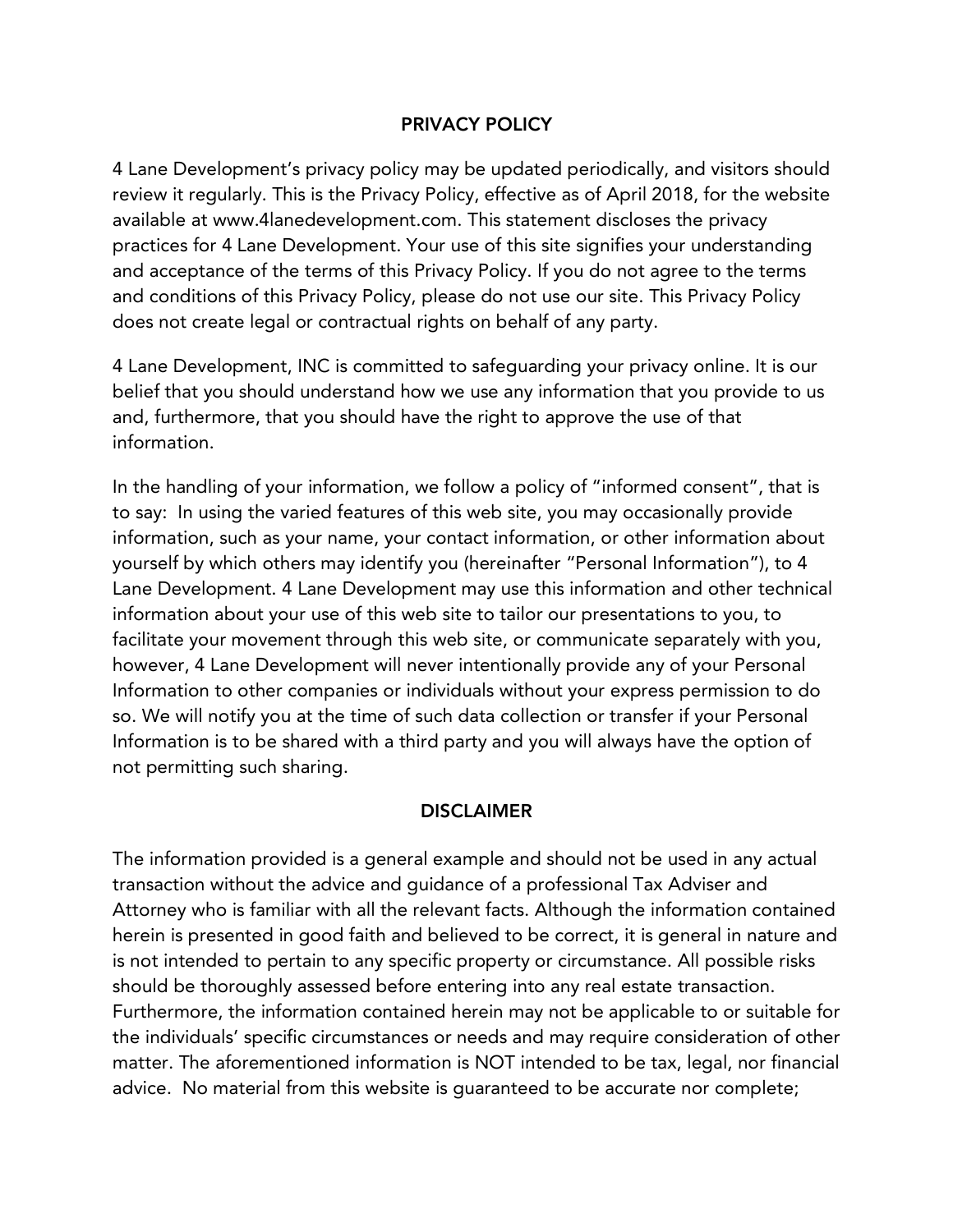therefore, there are no representations nor warranties of any kind regarding the material found on this website and any marketing material or other materials associated with this site. Property suitability is a signification consideration that must be considered and determined by you and your financial, tax, risk, and legal advisors.

The information provided within our Marketing Packages has been obtained from sources that are believed to be reliable, but 4 Lane Development has not verified the information and makes no warranty or representation whatsoever regarding the accuracy or completeness of the information provided. The information has been prepared to provide a summary of highlights and only a preliminary level of information regarding the property. Any interested party must independently investigate the subject property, particularly from a physical, financial, tenant, and overall development standpoint. Any projections, opinions, assumptions or estimates used are for example only and do not represent the current or future performance of the property. This information is not intended to provide full due diligence on the subject property, as it is the responsibility of the interested buyer to conduct full due diligence with their advisors.

4 Lane Development, INC has not performed due diligence pertaining to the property's current or future financial performance. Income producing property is largely driven by tenant which increases owners to tenant risk and tenant financial risk. Furthermore, no due diligence has been performed regarding the financial condition, future plans for this location, compliance with law or regulations, or tenant financial risk as you and your advisors should conduct a careful, independent investigation of the property to determine to your satisfaction the suitability of the property for your needs in all respects.

Past performance, expected or projected performance do not guarantee future performance. Property owners/buyer bear the full risk and exposure of all business, events, and liability associated with such properties. The acreage, size, and square footage of the property and improvements are estimated and should be independently verified.

Certain links in this site connect to other websites maintained by third parties over whom 4 Lane Development has no control. 4 Lane Development makes no representations as to the accuracy or any other aspect of information contained in other websites. When you access a non-Company website, you do so at your own risk and 4 Lane Development is not responsible for the accuracy or reliability of any information, data, opinions, advice, or statements on these third-party websites. 4 Lane Development provides these links solely as a convenience and the inclusion of